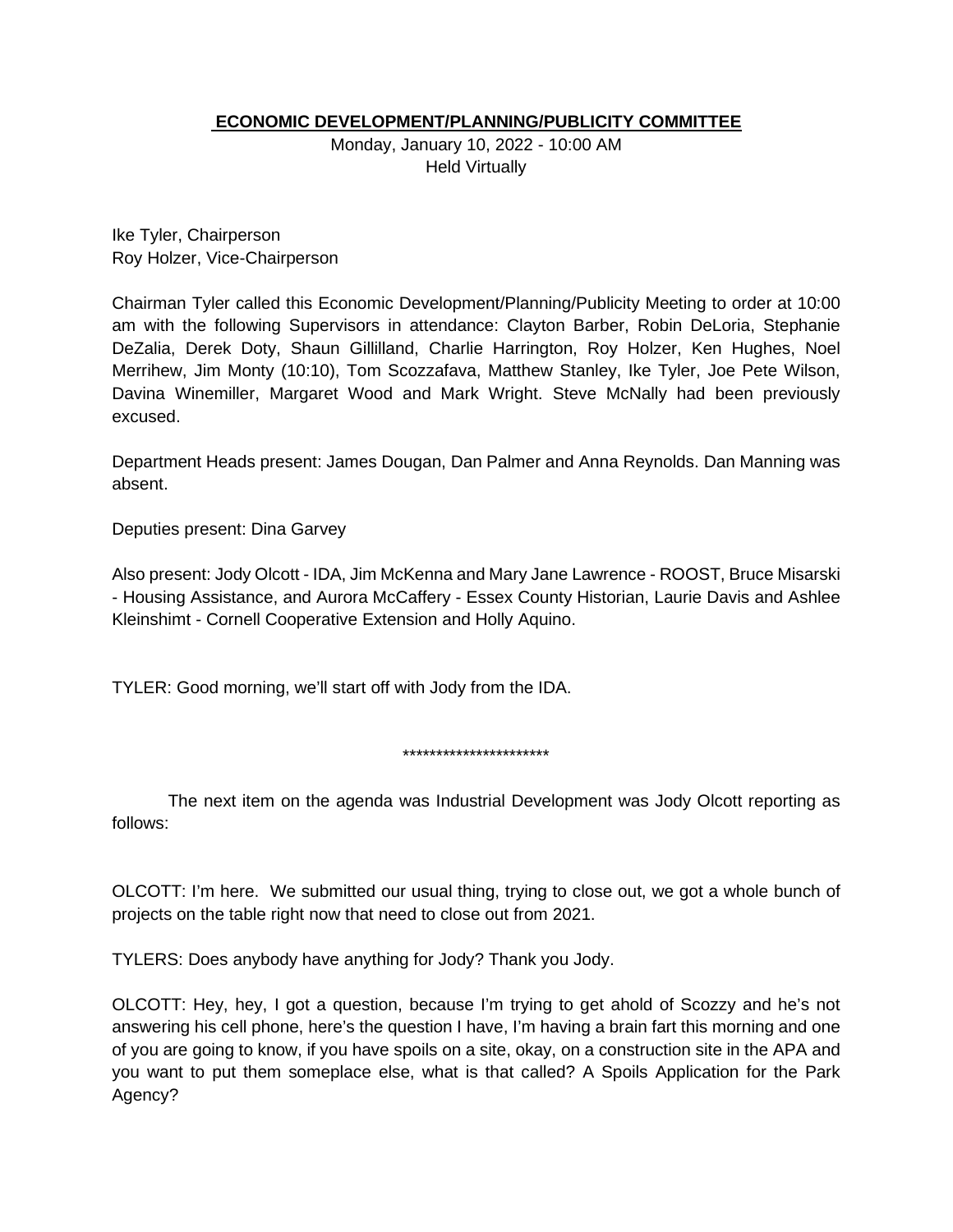SCOZZAFAVA: Say that again.

OLCOTT: You know how Bryant's, you can truck, you know, spoils from a site down there, what is that called? A Spoils Application, right?

SCOZZAFAVA: I'm not sure, to be honest. I mean, they've had that for the last 20 years. I thought it was a Clean Fill Application, is what they called it.

OLCOTT: Clean Fill? I've looked at everything on the APA and I can't find the application for it. I was just having a brain fart, I just needed somebody…

TYLER: Jody, you can give my codes person, George Hainer, a call in my office, I'm sure he would probably have that answer.

OLCOTT, Okay, that's it, that's it. I just wanted to pick somebody's brain, because I'm coming up short here. Thank you.

SCOZZAFAVA: I see you did call.

OLCOTT: Nah, that's alright, that's all I wanted, thanks.

SCOZZAFAVA: I had my phone on silent, because I'm legislating.

OLCOTT: Oh, I didn't realize, okay. Thank you.

TYLER: Thank you very much.

## \*\*\*\*\*\*\*\*\*\*\*\*\*\*\*\*\*\*\*\*\*\*\*\*\*\*\*

The next item on the agenda was Community Resources with Anna Reynolds reporting as follows:

TYLER: Community Resources, Anna Reynolds, I see you're on the phone, how are you today?

REYNOLDS: Hi, how are you?

TYLER: Good

REYNOLDS: So, the first thing is a 239M referral. The Town of Ticonderoga has a site plan review for a solar installation 140 Charbonneau Road. The reason why it is referred is because of the proximity to the State Road, State Route 9N. I reviewed the materials and I do appreciate the due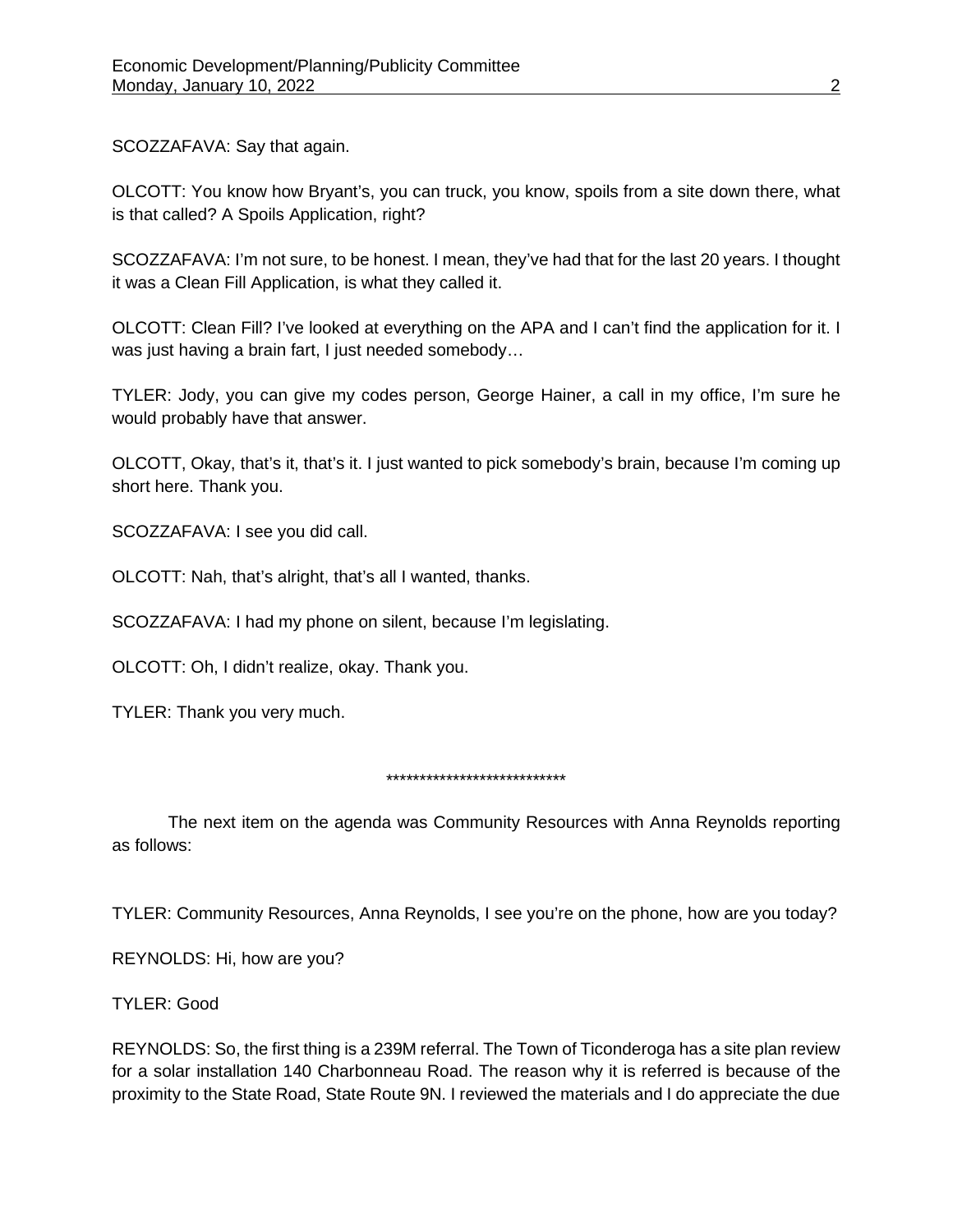diligence of the LLC company. They provided lots of documentation, all of the environmental review is there, for example, they're gonna follow the pollution plans and schedules and have a decommissioning plan. So, therefore after review, the project does not negatively impact Essex County, so a letter of no comment is recommended.

TYLER: Looking for a resolution, please, to that effect? We have Mr. Hughes and Ms. DeZalia, second.

# **ACTION OF THE ESSEX COUNTY PLANNING BOARD ON REFERRAL RECEIVED FROM THE TOWN TICONDEROGA**

**The following motion was made by Supervisor Hughes.**

**Where, the Essex County Planning Board has considered the following GML 239 referrals at its regular meeting on January 10, 2022.**

**REFERRAL PROPOSED ACTION Town of Ticonderoga - Ticon Solar, LLC site plan review** 

**Whereas, none of the referred, proposed actions directly impacts a county road or county property.**

**Be It adopted by the Essex County Planning Board that no recommendation or comment on the said referrals shall be or hereby is made, and the respective referring bodies may take such final action as they deem appropriate.**

**This motion was seconded by Supervisor DeZalia and passed on a vote of 9 in favor, and none opposed.**

TYLER: Any more discussion? All in favor signify by saying aye? Opposed?

PALMER: Just for the new Supervisors, this Economic Development Committee is the Planning Committee for County, so these resolutions that come up only go to this Committee. If this Committee either approves a letter of no comment of if they have some conditions, those, that's the process and you won't see these resolutions go through to Ways and Means or Regular, because they are handled here at the Planning Committee and that's the final step for approval.

TYLER: Thank you Dan. Anything else, Anna?

REYNOLDS: Just stating, as many of you know, the CFS were announced late December, and please, look out for the agency letters that come in. Whether denied or approved, we would follow up with those letters and file them and usually we can call on any denials we can call and work with the agency, see what we can do better, or work better internally on that. So, that's all I have today.

TYLER: Anything for Anna? Don't see anything, thank you Anna.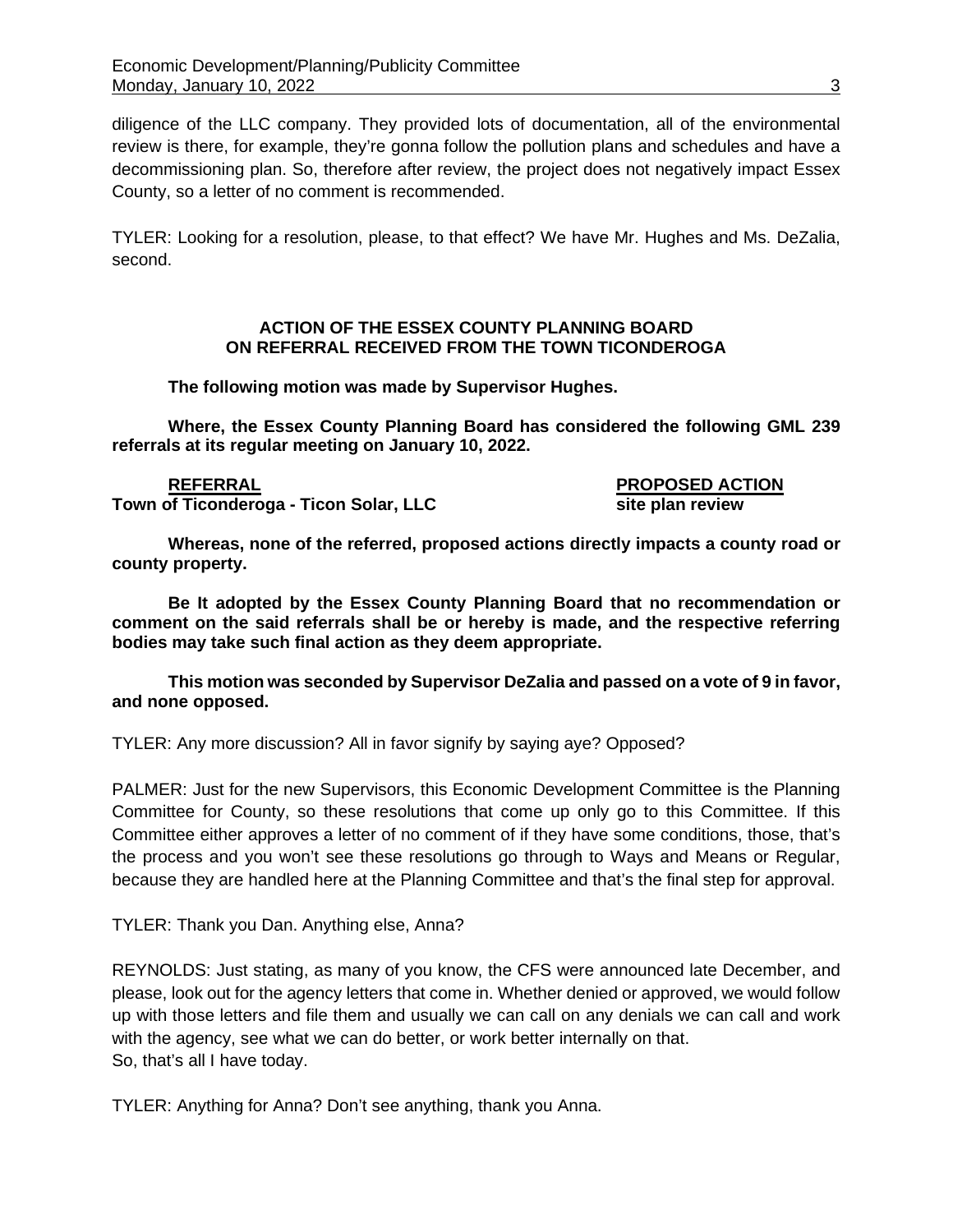#### \*\*\*\*\*\*\*\*\*\*\*\*\*\*\*\*\*\*\*\*\*\*\*\*\*\*\*\*

The next item on the agenda was the Essex County Historian, Aurora McCaffrey reporting as follows:

MCCAFFREY: Hi, good morning, everyone. You have my report for the month, I don't have anything to add today, but I'm happy to answer any questions.

TYLER: Any questions? I don't see anything, Aurora, have a good day.

MCCAFFREY: Thank you.

## \*\*\*\*\*\*\*\*\*\*\*\*\*\*\*\*\*\*\*\*\*\*\*\*\*\*\*\*

The next item was the Regional Office of Sustainable Tourism (ROOST), with Jim McKenna and Mary Jane Lawrence reporting as follows:

MCKENNA: Good morning, MJ is going to start.

LAWRENCE: Good morning, everybody.

TYLER: Hi MJ.

LAWRENCE: I'm sorry to see you all on a screen instead of in person.

We just have a couple of updates for everybody this morning; two of our large initiatives, the marketing plan is being finalized, it's on design and our Content Team for one look over and then we will be sending all of you a Marketing Plan prior to the February meeting. Also, the balance of the CTF will be paid to each of the towns no later than March of 2022. That's when we'll have all the numbers finalized. So, that'll be, hopefully, a nice edition for everybody come March.

Just a couple of highlights I wanted to touch on in each of the regions and then Jim's going to talk about our Destination Enhancement initiative.

In the Lake Placid region, we are underway with our new website development. We will also have a new Lake Champlain Region printed guide for the Whiteface Region.

We are finalizing our branding stage and we will also be kicking off the new website in the Spring on 2022, which is also exciting. We're doing a lot of website work in 2022.

We are also in the processing of developing a printed, a plan for printed materials, signage and social strategy around all of those initiatives.

For the Adirondack Hub we're working on the brand awareness. So, we're working with the region to identify and produce additional in market pieces for the summer, including a graphic map for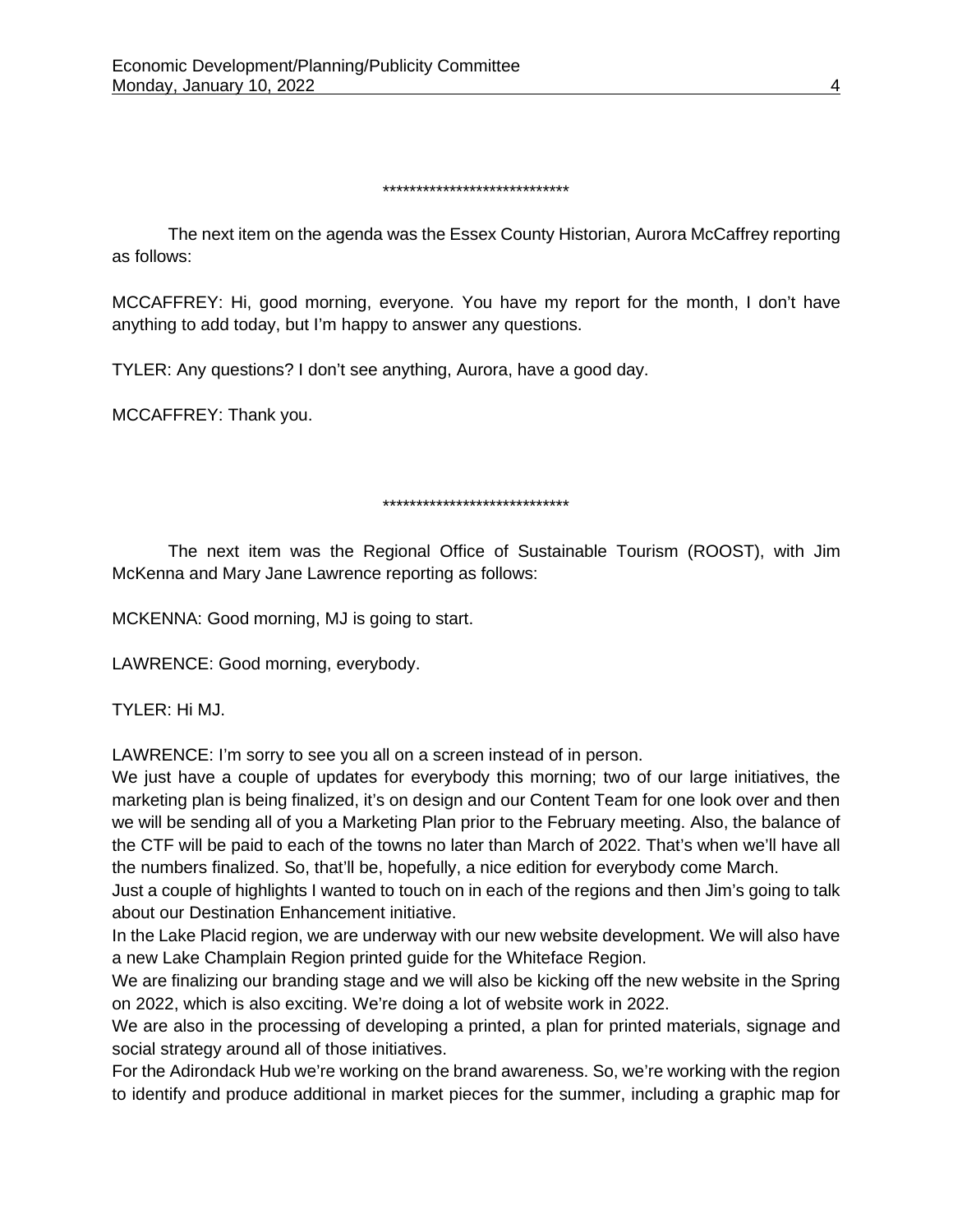the Adirondack Hub, Upper Hudson Recreation Hub. So, that will be a great piece that we'll have completed in 2022.

Then for the High Peaks, Lake Placid Region, we're working on the navigation on the LakePlacid.com.

We're also working with the Town of Keene on their Marcy Field Initiative. We'll be executing an economic impact study for events in 2022 and soon we will have our new Lake Placid, High Peaks Region guide, will be done and distributed in May.

We're still planning on hosting the Empire State Winter Games and Jim, that's all that I have, if anybody has any questions?

TYLER: Anything for MJ? I don't see anything.

MCKENNA: I'm just going to speak very quickly; we're kicking off the new program this year. We're calling it Destination Enhancement Imitative, that we're going to be starting in January and what the goal is, is to really reach out to all our towns, our elected officials, the business community, and residents and really try to understand what the needs are overall, and how we can utilize tourism to have more vibrant communities, and as well as enrich the experience of the travelers. So, we're going to start that this month and hopefully, it will be beneficial working with all involved and understanding their point of view and their business community, what the needs are, and then looking at it, keeping our regions intact, looking at it on a regional program. So, it's a new initiative. We're pretty excited about it and we think once we get this up and running, it'll be an annual initiative that we'll keep building on. So, we're looking forward to that. Hopefully, we'll be able to get out and see people in person very soon, but we're looking forward to that. It's a new program, it's something that we think, will not only enhance the communities, but also make them better visitor destinations.

TYLER: Thank you Jim. Is there anybody that has anything? I don't see anything, but right now, I'm going to circle back to Cooperative Extension, I see Ashlee's on here.

\*\*\*\*\*\*\*\*\*\*\*\*\*\*\*\*\*\*\*\*\*\*\*\*\*\*\*\*

The next item on the agenda was Cornell Cooperative Extension, with Laurie Davis and Ashlee Kleinhammer reporting as follows:

KLIENHAMMER: Hey, everybody. I am here. Thank you for letting me speak. My name's Ashlee Kleinhammer, I'm the President of CCE and the owner of the North Country Creamery in Keeseville, where we milk cows and make cheese and yogurt. I'm here to talk to you about CCE, though.

First, I wanted to thank the Board for your continued support and for supporting the programming that's getting into all the towns and impacting Essex County. I am on the ED search committee. As you know, we're searching for a new Executive Director and that Executive Director will be solely in Essex County. We've all very excited and have a lot of enthusiasm and ideas for recruitment for this new Executive Director. We realized that Essex County has unique needs and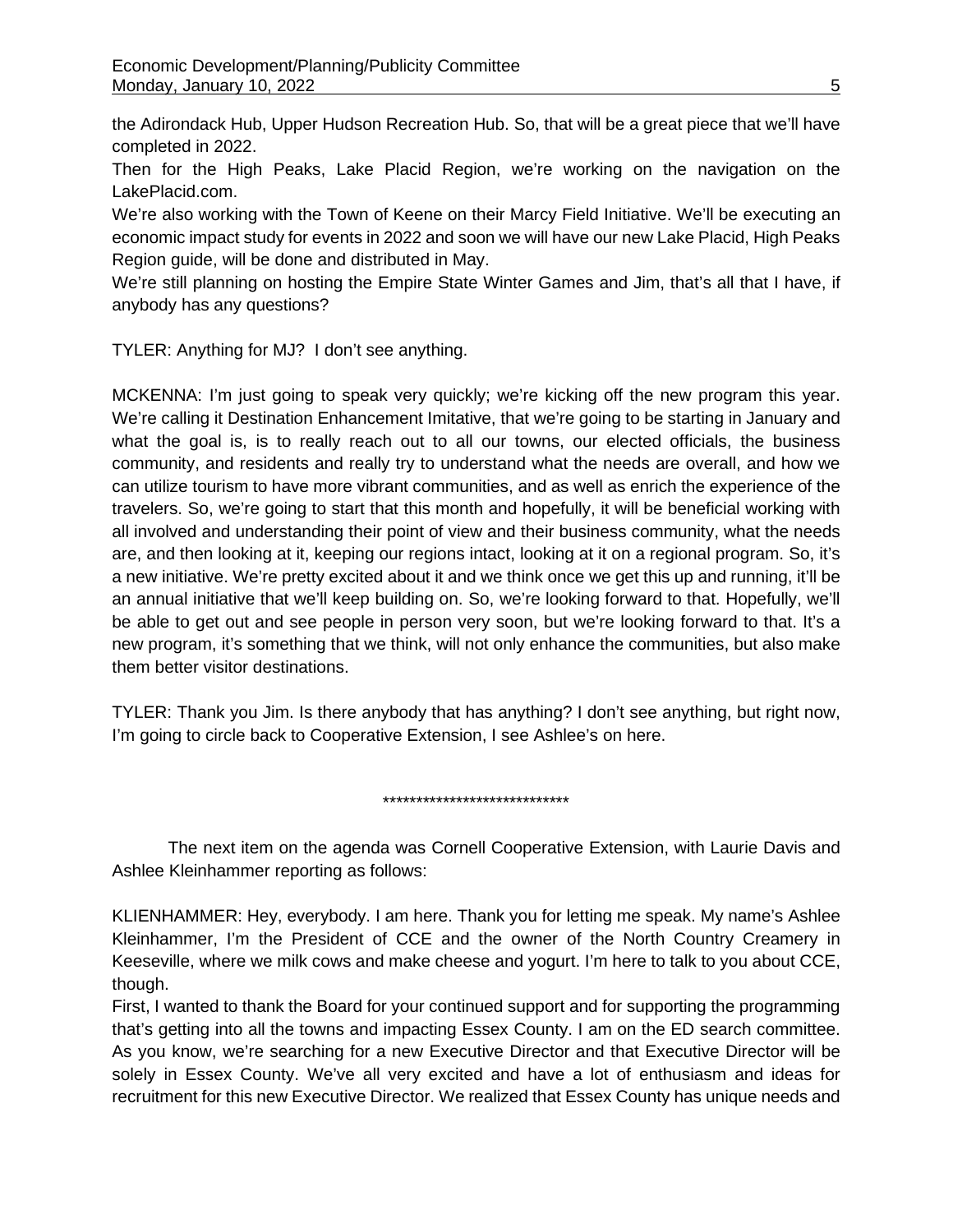wanted to make sure that its economic development was prioritized and there are so many organizations, non-profits, this Board of Supervisors, all that that an Executive Director could focus on solely for Essex County. So, the Board decided that, and we're pursuing that search, right now. They will focus on grant writing and collaboration.

So, I think you've all received the report for January programming and our finance summary.

Last thing I wanted to mention was that there's a 2022 Food Justice Summit happening, all virtually, and everyone is welcome to attend. It's February  $23^{\text{rd}}$  and  $24^{\text{th}}$ . It will address food justice, radical equity, healthcare and education in our rural region.

Laurie Davis is also on this call, if you all have any questions about programming or any other things, I am opening the floor now.

TYLER: Any questions? Hi Laurie, how you doing?

DAVIS: Hey, Ike, how are you?

TYLER: Good, any questions for CCE? I don't see any. Thanks guys.

KLIENHAMMER: Thanks everybody.

\*\*\*\*\*\*\*\*\*\*\*\*\*\*\*\*\*\*\*\*\*\*\*\*\*\*\*

The next item was the Housing Assistance Program with Bruce Misarski reporting as follows:

MISARSKI: Hi Ike. This is Bruce Misarski, I'm on by telephone, I could not get the audio to work on my Go to Meeting, so I called back in.

I just have one item and I just wanted to let the Board of Supervisors know, right now, New York State has just opened up its Homeowner Assistance funding for, and this is for homeowners who may have fallen into arrears with their mortgage payments. This program got a bunch of money available, but it's gonna go fairly quickly. In the first week that it was announced, because it was announced on January 3<sup>rd</sup>, that statewide they've received, oh, something like 18,000 applications and 13,000 of those, well, 18,000 applications were started, 13,000 were submitted. So, the funding will probably be gone in about a month. So, the program is to assist homeowners that are in arrears with mortgages, if they are in arrears with property taxes, insurance and utility payments, if they're in a homeowner association and they're behind in their association dues and payments, maintenance fees, those sorts of things, that is eligible and also those that own manufactured homes and either have a loan on the manufactured home, or if they're in arrears with their lot rents and their utilities. All of these things are eligible. The State has money to get people out of debt for these things. You just need to be below 100% of the area, of the State area median income, which is a pretty high income limit. You're eligible for up to \$50,000.00 in assistance, although most people are going to be far less than that level of assistance they'll need. So, there's about \$500 million available, but it's going to go, like I said, probably be gone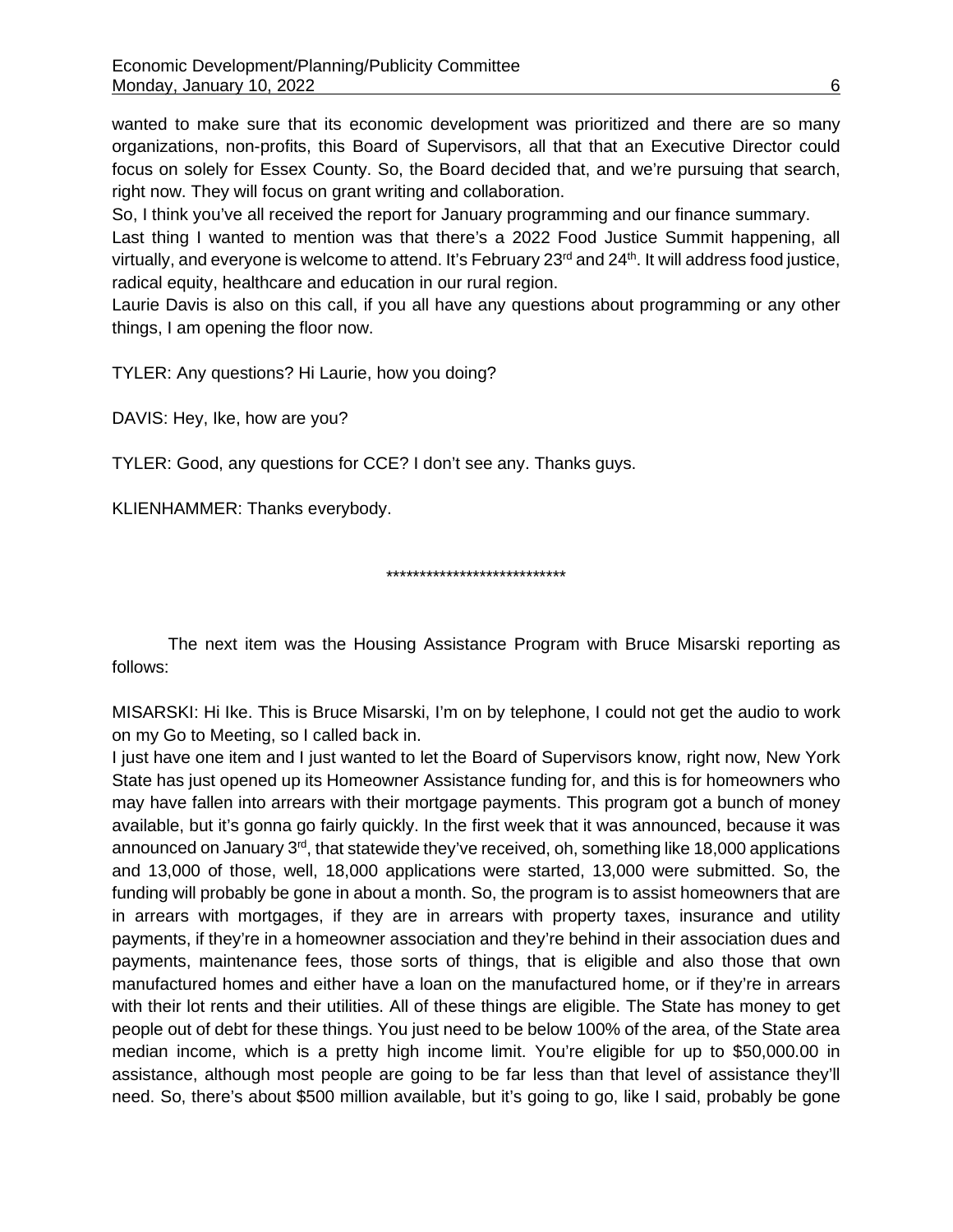in about a month. So, if you have people, any folks in your communities that you know that are already in arrears, the way to access this money, you can call HAPEC and we can help you through it, but it's all being done online, the website is www.newyorkhomeownerfund.org or you could call, 1-844-776-9423. So, it's an online application, it's fairly simple, but I just wanted to make sure that folks in Essex County take advantage of this fund. When it's gone, it's going to be gone, so now is the time to do it.

So, that's all I got for you today.

MONTY: Bruce, is that directly Covid related or anyone who's in arrears?

MISARSKI: Well, you do need to attest that our income loss is Covid related. I'm not sure if there's really any verification other than you checking a box, saying, yes or no. It is a requirement though.

TYLER: Thank you, is there anything else for Bruce?

SCOZZAFAVA: Bruce, does this relate only to delinquent mortgages? Is there anything in that for people that have fallen behind on their property taxes?

MISARSKI: Yes, so it's for, could be for mortgage arrears. It could be property tax arrears. It could be insurance and utility costs. For instance, if you have, you know, if you're not paying your mortgage, you're also not paying, probably not paying your homeowners insurance out of that fund, as well, so that's probably fallen behind. So, all those things can be brought up. Manufactured home people, if they're in a lot rent situation, as well, that can, that could also get them out of that type of arrears, as well. So, it's not just mortgages, it's other things, as well.

SCOZZAFAVA: Thank you.

WINEMILLER: Bruce, do you have a flyer that you could send to all the Supervisors, so we could post it?

MISARSKI: I will do. I'll get that right out to you today. I'll send it out to all 18 of the Supervisors.

WINEMILLER: Thank you.

TYLER: Thank you Bruce. Matt, did you have a question?

STANLEY: It was just answered, I was wondering if something can be sent out to the Supervisors, a flyer or just an email dropped to us with that website information would be great.

MISARSKI: You got it.

TYLER: Anything else? Thank you Bruce. Anything else to come before this Committee? I don't